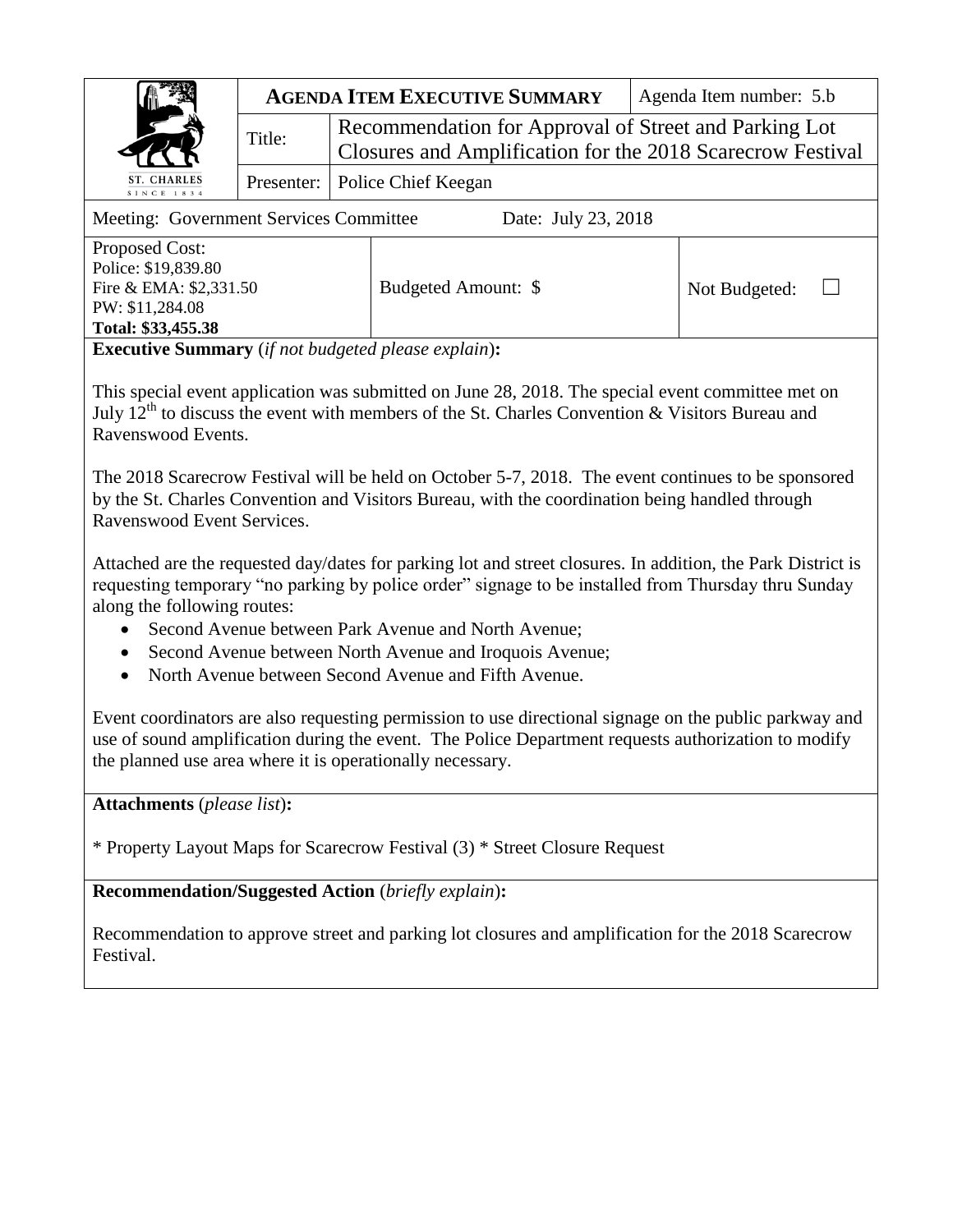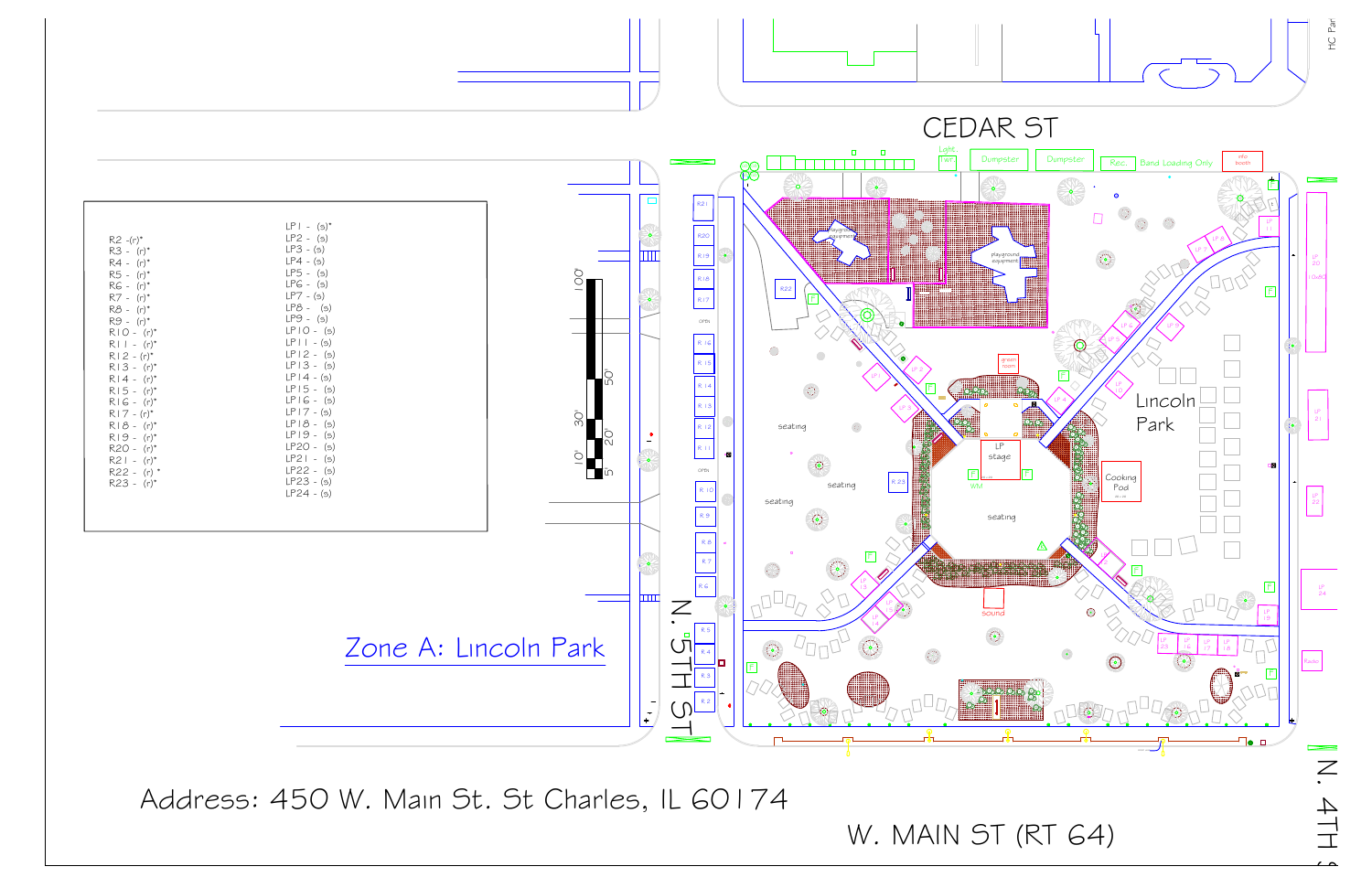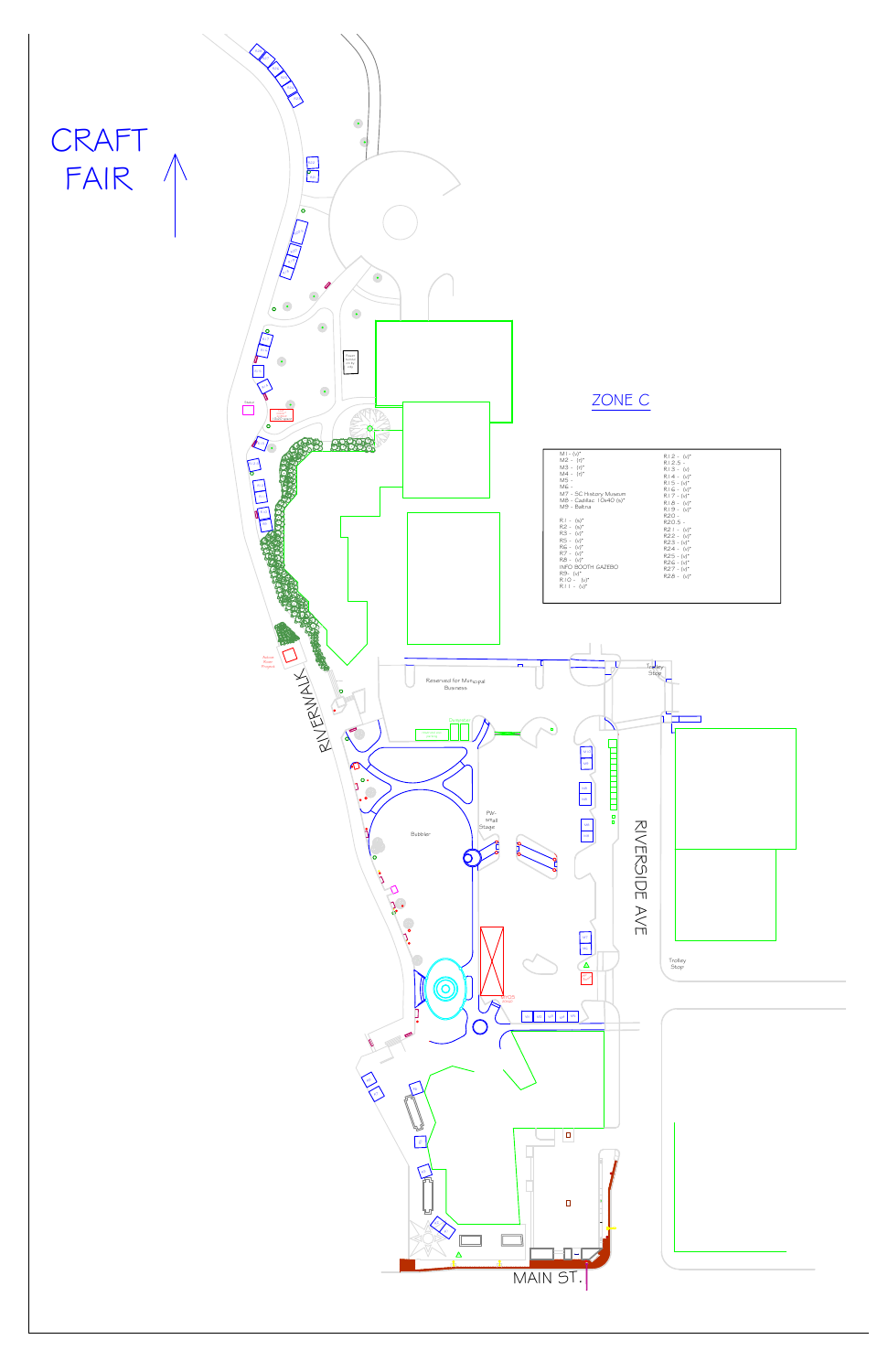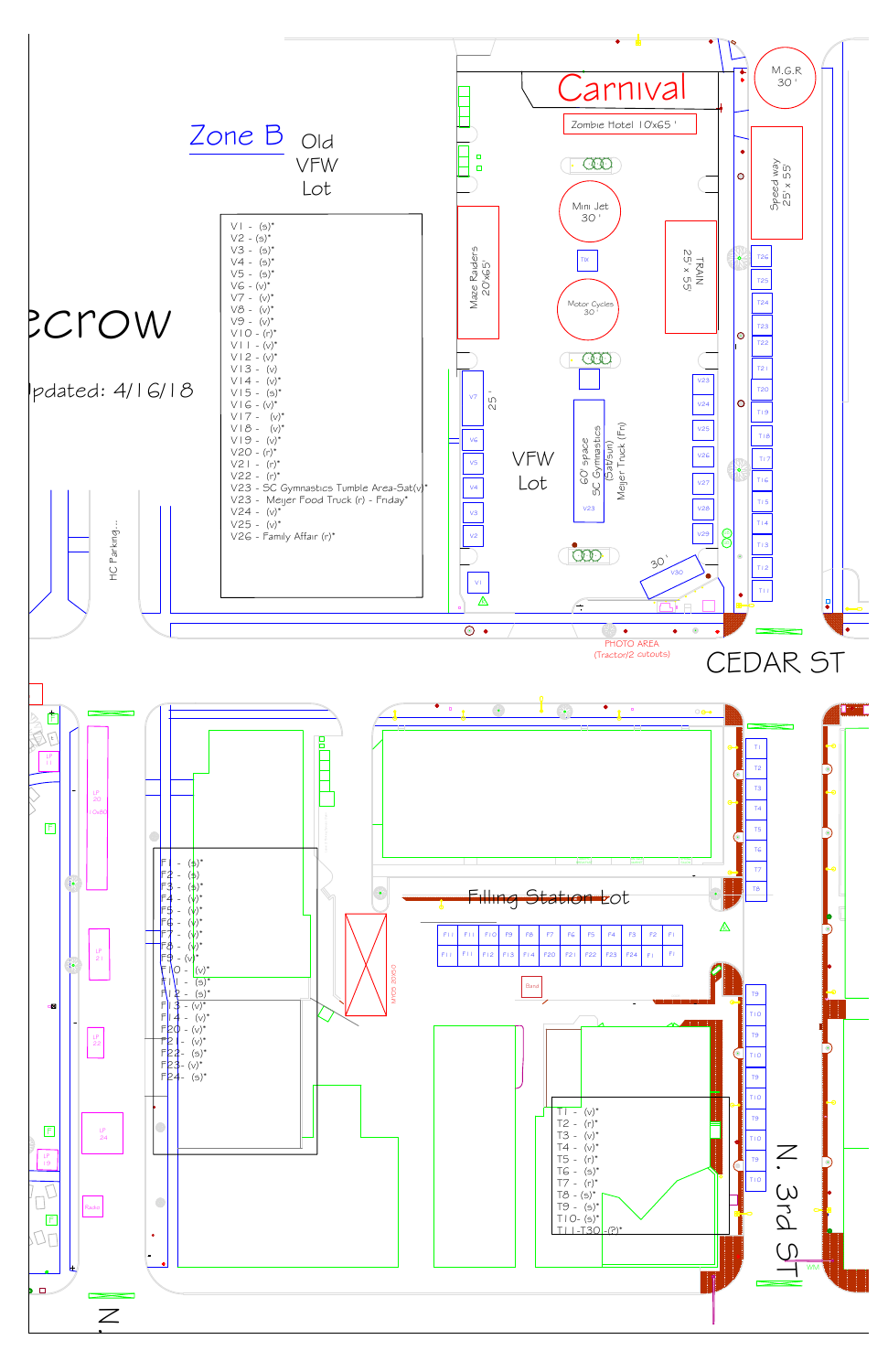# **Street Closings, Parking Lot & Designated Handicapped Parking Requests St. Charles Scarecrow Fest**

# **October 5-7, 2018 (including set-up October 3 & 4, 2018)**

# **Street Closing, Temporary One-Way, Handicapped Parking Requests**:

# *East of Fox River*

- 1. Handicapped Parking: Riverside Avenue on-street parking west side designated Handicap Parking only: Friday, Saturday, and Sunday from 6am to 6pm.
- 2. Parking: First Avenue on-street parking east side (two spaces) along Riverside Pizza & Warehouse Antiques designated Handicap Parking: Friday 6 am to Sunday 6pm. (Signs need to be posted on Wednesday).
- 3. The row of parking spaces (10) at 10 State Avenue in front of Door #1 designated as "MUNICIPAL RELATED Business Parking Only" from Fri at 6am through Sun at 6pm.
- 4. No Parking on  $2<sup>nd</sup>$  Ave between State Ave and Cedar Ave (Trolley Route and stops)
- $5.$  No Parking on  $2^{n}$  Ave between Blue Ave and  $2^{nd}$  Ave (Trolley Route and stops)
- $\overline{6}$ . No Parking on State Ave between Riverside and  $2<sup>nd</sup>$  Ave (Trolley Route and Stops)

# **Parking Lot Closing Requests**:

## *East of Fox River*

- 1. Municipal Lot adjacent to Municipal Building, Wednesday 6am to Sun at 11pm. (Dumpster to be removed Monday before 10am).
- **2.** Municipal Lot checkerboard lot at the corner of Main & Riverside open Friday for municipal business and open Saturday and Sunday for handicapped parking only.

# **Street Closing, Temporary One-Way, Handicapped Parking Requests:**

#### *West of Fox River*

- 1. Closure: North Third St. between Main & State Streets from Thurs 5am to Sun 11pm (police, fire & delivery vehicles to be allowed access each night between 6pm-6am). East side will be maintained as a fire lane.
- 2. Closure: North Fourth St. between Main & Cedar Streets from Thurs 5am to Sun 11pm. East side will be maintained as a fire lane.
- 3. Closure: North Fifth St. between Main & Cedar Streets from Thurs 5am to Sun 11pm. West side will be maintained as a fire lane.
- 4. Closure: Cedar St. between  $4^{th}$  &  $5^{th}$  Streets Thursday 5am Sunday 11pm. (Soft closure Thursday-Sunday).
- 5. Closure: Cedar Street between  $2<sup>nd</sup> \& 4<sup>th</sup>$  Streets Thursday 5 am to Sunday at 11pm. (Soft closure Thursday-Sunday).
- 6. Handicapped Parking: North Fifth St between Cedar and State Streets east side only handicapped parking: Fri at 6am to Sun at 6pm. (Signs need to be posted on Thursday.)
- 7. Handicapped Parking: North Fourth Street between Cedar and State Streets west side only from Friday at 6am to Sunday at 6pm. (Signs need to be posted on Thursday).
- 8. No parking on Cedar Street from  $2^{nd}$  St to  $5^{th}$  St. Thursday 5am Sunday 11pm.